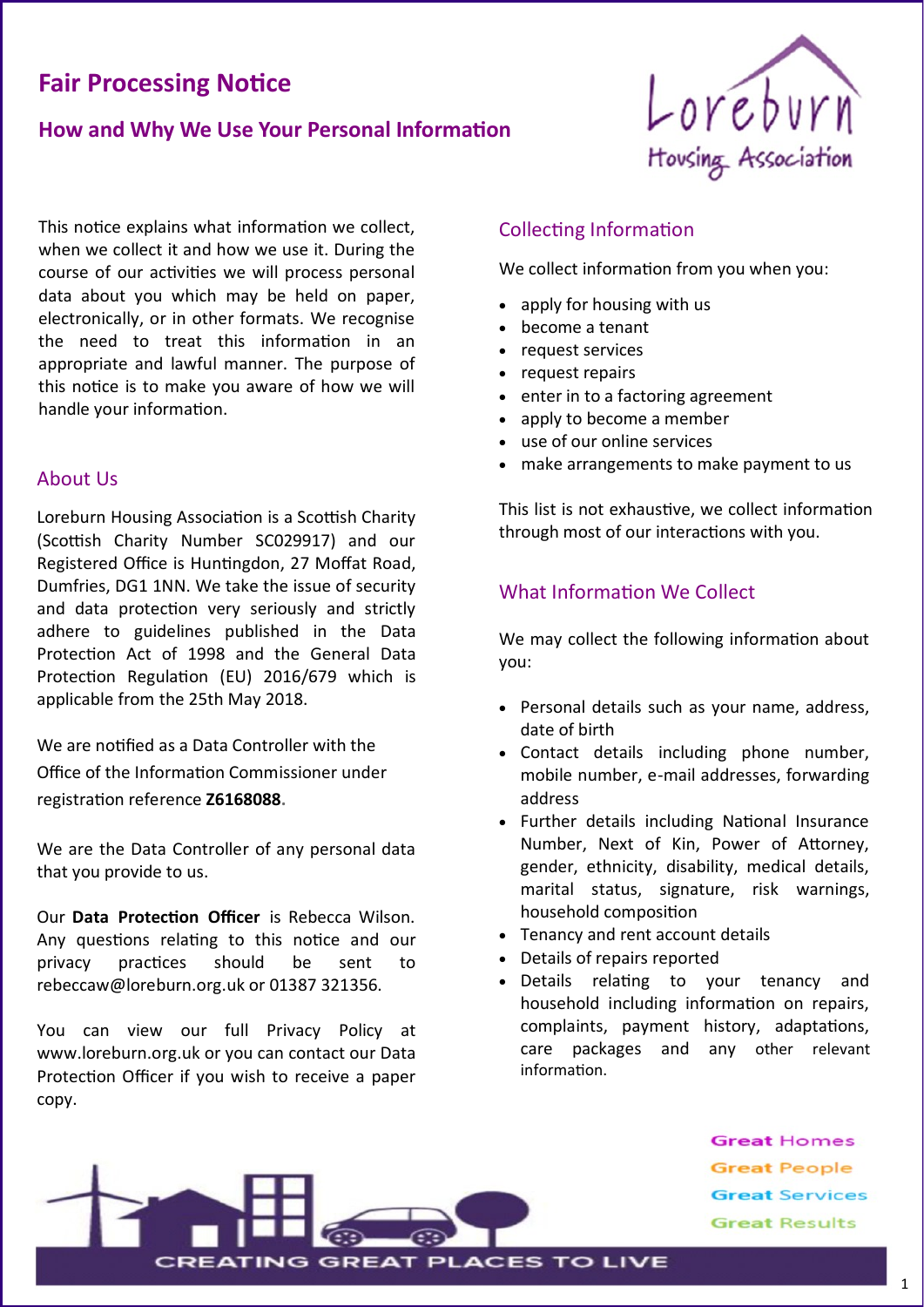- Employment, benefit and council tax status
- Images taken for newsletters, at organised events and CCTV footage

We may also record information about you whenever you contact us or use our services. We will record any action we take following the contact so we have a record of what happened and to enable us to fulfil our duties. We also record all incoming and outgoing calls for monitoring and training purposes.

We will not collect or store information from you that we do not need.

# Information from Third Parties

We may also obtain information about you from third parties including:

- Benefits information including Housing Benefit/ Universal Credit
- Payments made by you to us
- Complaints or other communications regarding behaviour or other alleged breaches of the terms of your contract with us, including information obtained from Police Scotland
- Reports as to the conduct or condition of your tenancy, including references from previous tenancies, and complaints of anti-social behaviour.

# Why we need this information about you and how it will be used

We need your information and will use your information:

- to undertake and perform our obligations and duties to you in accordance with the terms of our contract with you
- to enable us to supply you with the services and information which you have requested
- to enable us to respond to your repair request, housing application and complaints made
- to analyse the information we collect so that we can administer, support and improve and develop our business and the services we offer.
- to contact you in order to send you details of any changes to our services which may affect you
- for all other purposes consistent with the proper performance of our operations and business; and
- to contact you for your views on our services.

## Sharing Your Information

The information you provide to us will be treated by us as confidential. We may disclose your information to other third parties who act for us when we have a lawful basis to do so and for the purposes set out in this notice or for purposes approved by you, including the following:

- If we enter into a joint venture with or merged with another business entity, your information may be disclosed to our new business partners or owners
- If we instruct repair or maintenance works, your information may be disclosed to any contractor.
- If we are requested to provide a reference as part of a housing application to another provider.
- If we are investigating a complaint, information may be disclosed to Police Scotland, Local Authority departments, Scottish Fire & Rescue Service and others involved in any complaint, whether investigating the complaint or otherwise
- If we are updating tenancy details, your information may be disclosed to third parties (such as utility companies and Local Authority)
- If we are investigating payments made or otherwise, your information may be disclosed to payment processors, Local Authority and the Department of Work & Pensions
- If we are conducting a survey of our services, your information may be disclosed to third parties assisting in the compilation and

**Great Homes Great People Great Services Great Results** 

**CREATING GREAT PLACES TO LIVE**